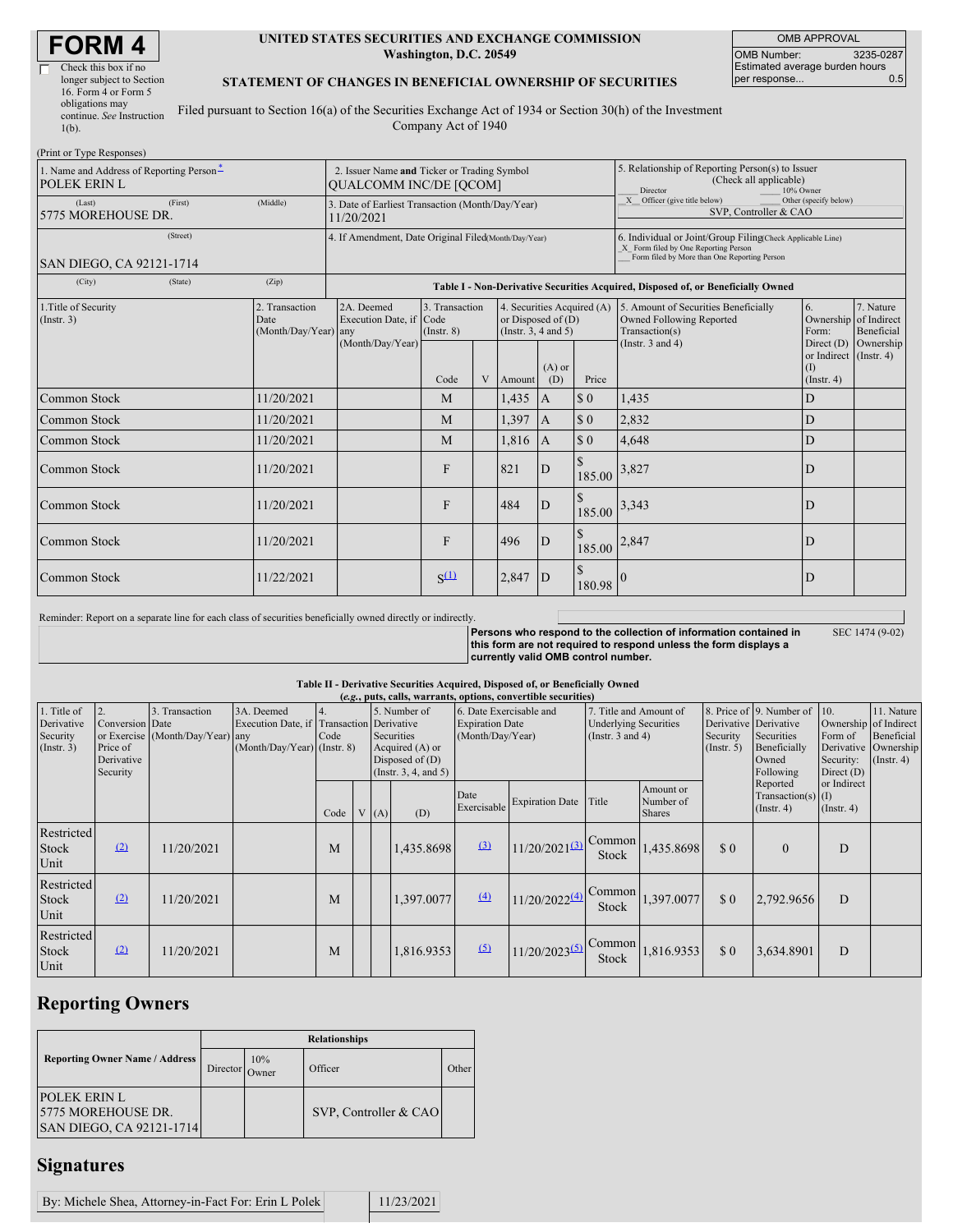## **Explanation of Responses:**

- **\*** If the form is filed by more than one reporting person,*see* Instruction 4(b)(v).
- **\*\*** Intentional misstatements or omissions of facts constitute Federal Criminal Violations. *See* 18 U.S.C. 1001 and 15 U.S.C. 78ff(a).
- **( 1)** The transaction was conducted under a Rule 10b5-1 trading plan.
- **( 2)** Each Restricted Stock Unit is the economic equivalent of one share of Qualcomm common stock and is converted into common stock upon vesting.
- **( 3)** The Restricted Stock Units (and allocable dividend equivalents) vest one-third on November 20, 2019, and the remaining balance vest semi-annually thereafter.
- **( 4)** The Restricted Stock Units (and allocable dividend equivalents) vest one-third on November 20, 2020, and the remaining balance vest semi-annually thereafter.
- (5) The Restricted Stock Units (and allocable dividend equivalents) vest one-third on November 20, 2021, and the remaining balance vest semi-annually thereafter.

Note: File three copies of this Form, one of which must be manually signed. If space is insufficient, *see* Instruction 6 for procedure.

Potential persons who are to respond to the collection of information contained in this form are not required to respond unless the form displays a currently valid OMB number.